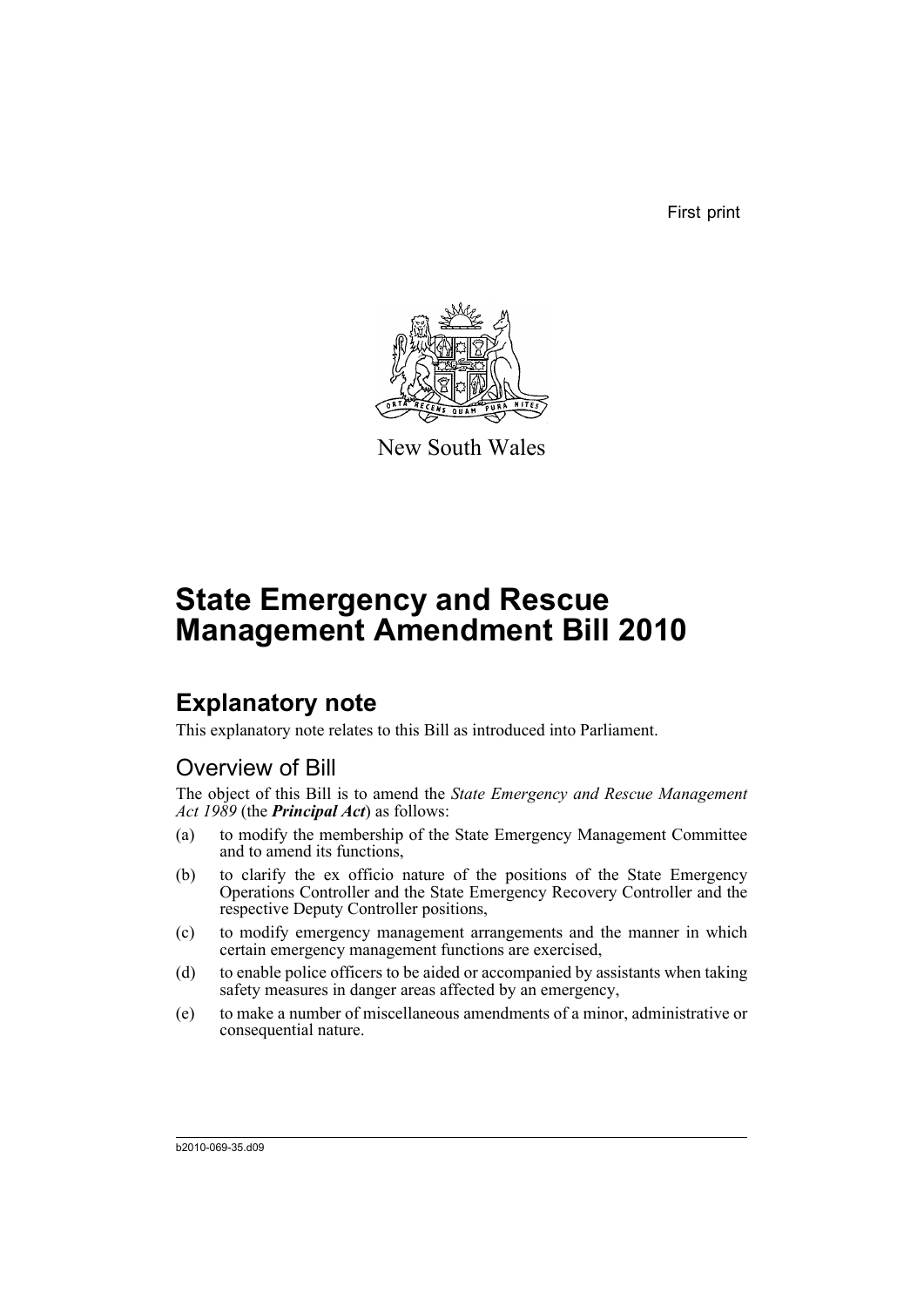Explanatory note

## Outline of provisions

**Clause 1** sets out the name (also called the short title) of the proposed Act.

**Clause 2** provides for the commencement of the proposed Act on a day or days to be appointed by proclamation.

### **Schedule 1 Amendment of State Emergency and Rescue Management Act 1989 No 165**

### **Amendments relating to State emergency management and administration**

**Schedule 1 [4] and [5]** provide that the person holding office as Chairperson of the State Emergency Management Committee (established under section 14 of the Principal Act) will no longer be an ex officio member of the State Disasters Council (established under section 11 of the Principal Act) but instead may be appointed as such a member by the Minister.

**Schedule 1 [7]** enables the Minister to nominate other persons as members of the State Emergency Management Committee in addition to the various ex officio members and agency representatives who currently comprise the Committee. **Schedule 1 [8]** provides that any member of the Committee may be appointed by the Minister as Chairperson of the Committee.

**Schedule 1 [9]** streamlines the functions of the State Emergency Management Committee so as to provide a more strategic policy focus. As a consequence of the Committee's revised functions (which include reviewing the State Disaster Plan, or *Displan*, and recommending alterations to Displan), **Schedule 1 [3] and [6]** modify the Minister's role in relation to Displan.

**Schedule 1 [10]** requires the Chief Executive, Emergency Management NSW to provide the annual report of the State Emergency Management Committee, as approved by the Committee, to the Minister instead of the Committee providing the report to the Minister.

**Schedule 1 [11]** makes it clear that the positions of the State Emergency Operations Controller and Deputy Controller are ex officio positions that are held by the holders of certain positions in the NSW Police Force (including persons acting in those Police Force positions). **Schedule 1 [13]** makes a similar amendment in relation to the positions of the State Emergency Recovery Controller (which is held by the Chief Executive, Emergency Management NSW) and Deputy Controller (which is held by a person holding a senior position in the Government Service). **Schedule 1 [2]** is a consequential amendment and **Schedule 1 [27]** removes redundant provisions relating to the Controllers and Deputy Controllers.

**Schedule 1 [12], [15] and [16]** provide that the Emergency Operations Controller at the State level or at a district or local level will, instead of providing assistance to the combat agency that is responsible for controlling the response to an emergency, be authorised to carry out functions specified by the combat agency concerned.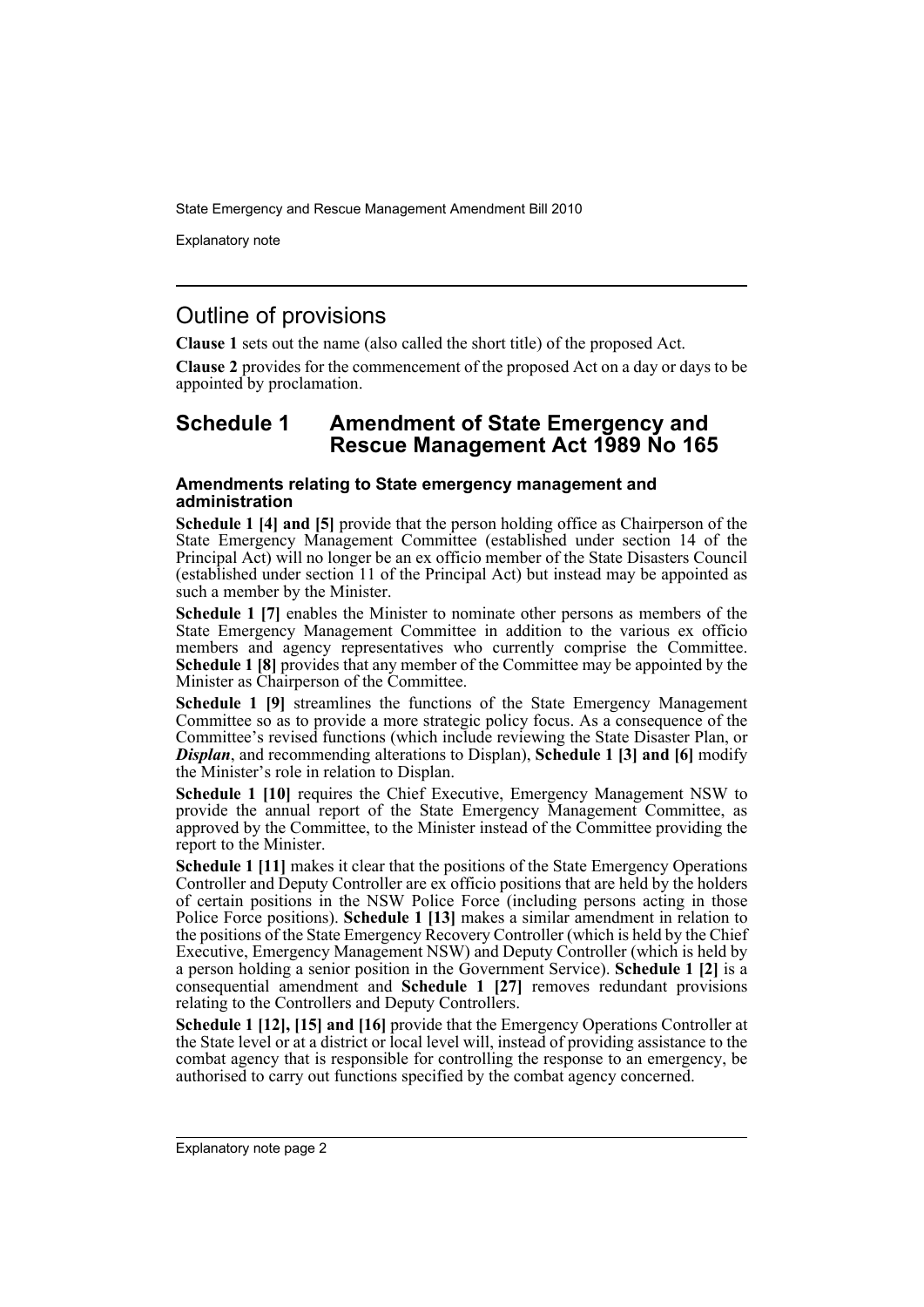Explanatory note

**Schedule 1 [14]** ensures that the local government representative on each District Emergency Management Committee is the Chairperson of the respective Local Emergency Management Committee.

**Schedule 1 [17]** provides that emergency services officers, who have certain functions under the Principal Act during a state of emergency, will include members of the Ambulance Service of NSW of or above the rank of station officer.

#### **Miscellaneous amendments**

**Schedule 1 [1], [18] and [24]** are statute law revision amendments that update or remove references to repealed legislation.

**Schedule 1 [19]** provides that any agency which manages or controls an accredited rescue unit must notify the police immediately after becoming aware of an incident involving the rescue of a person. At present, only the agencies that manage or control Fire Brigades or Ambulance Service accredited rescue units are required to notify the police of rescue incidents.

**Schedule 1 [20]** provides that the danger area in which police officers may exercise certain functions in relation to an emergency is the area specified by a senior police officer as the area affected by the emergency. **Schedule 1 [21]** is a consequential amendment.

**Schedule 1 [22]** provides that a police officer may exercise functions relating to the taking of safety measures in a danger area (for example, shutting off power supply) with the assistance of such persons as the police officer considers necessary.

**Schedule 1 [23]** makes it clear that staff may be employed under the *Public Sector Employment and Management Act 2002* to enable the State Emergency Recovery Controller to exercise his or her functions.

**Schedule 1 [25]** makes it clear that the public sector staff who are employed to enable the various emergency and rescue management organisations set up under the Principal Act to exercise their respective functions may also be employed to provide executive and operational support facilities for those organisations.

**Schedule 1 [26]** provides for the tabling of certain annual reports under the Principal Act when Parliament is not sitting.

**Schedule 1 [28]** enables regulations of a savings or transitional nature to be made as a consequence of the proposed Act.

**Schedule 1 [29]** preserves the appointment of the existing Chairperson of the State Emergency Management Committee.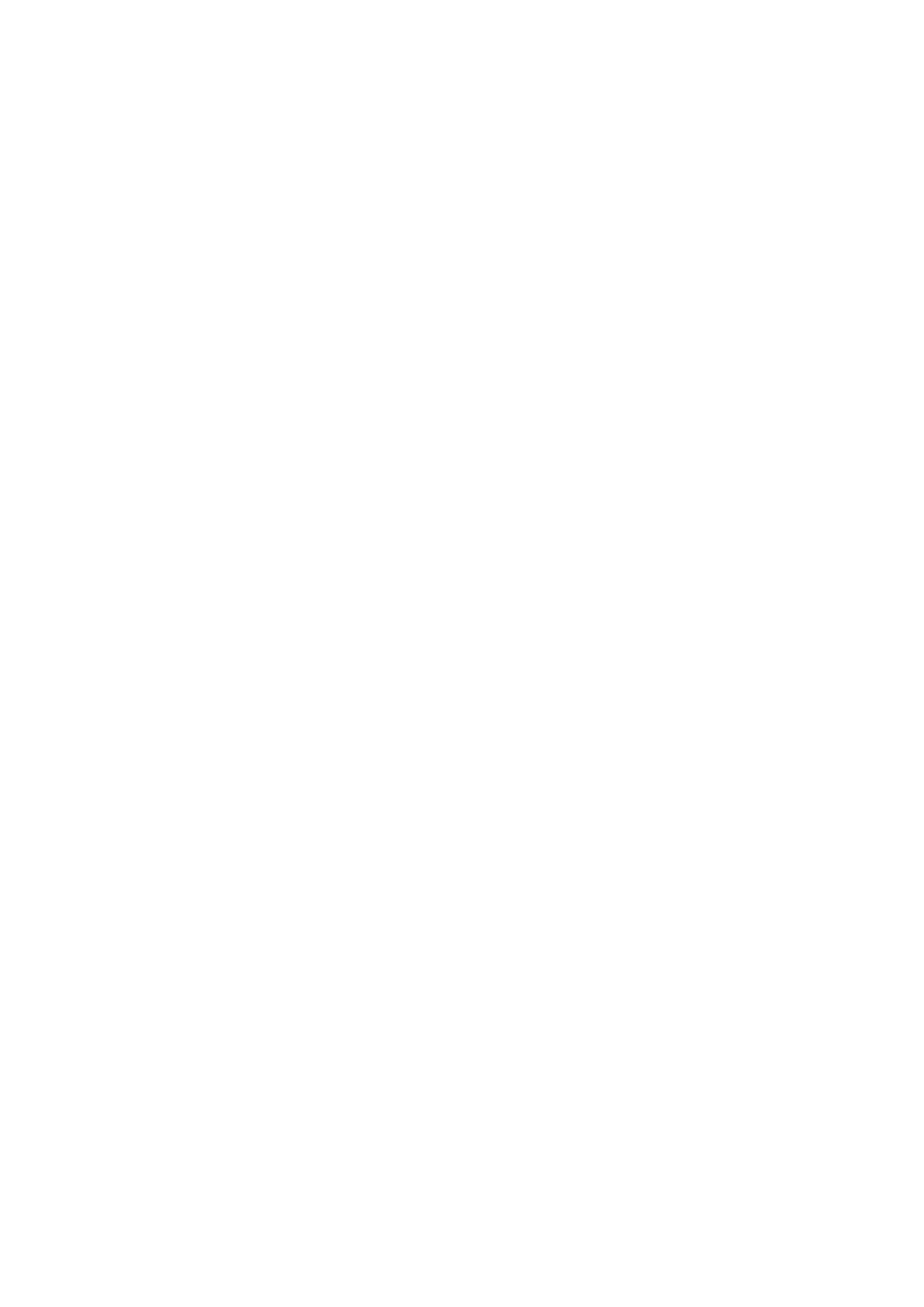First print



New South Wales

# **State Emergency and Rescue Management Amendment Bill 2010**

## **Contents**

|            |                                                                       | Page |
|------------|-----------------------------------------------------------------------|------|
|            | Name of Act                                                           |      |
|            | Commencement                                                          |      |
| Schedule 1 | Amendment of State Emergency and Rescue Management<br>Act 1989 No 165 |      |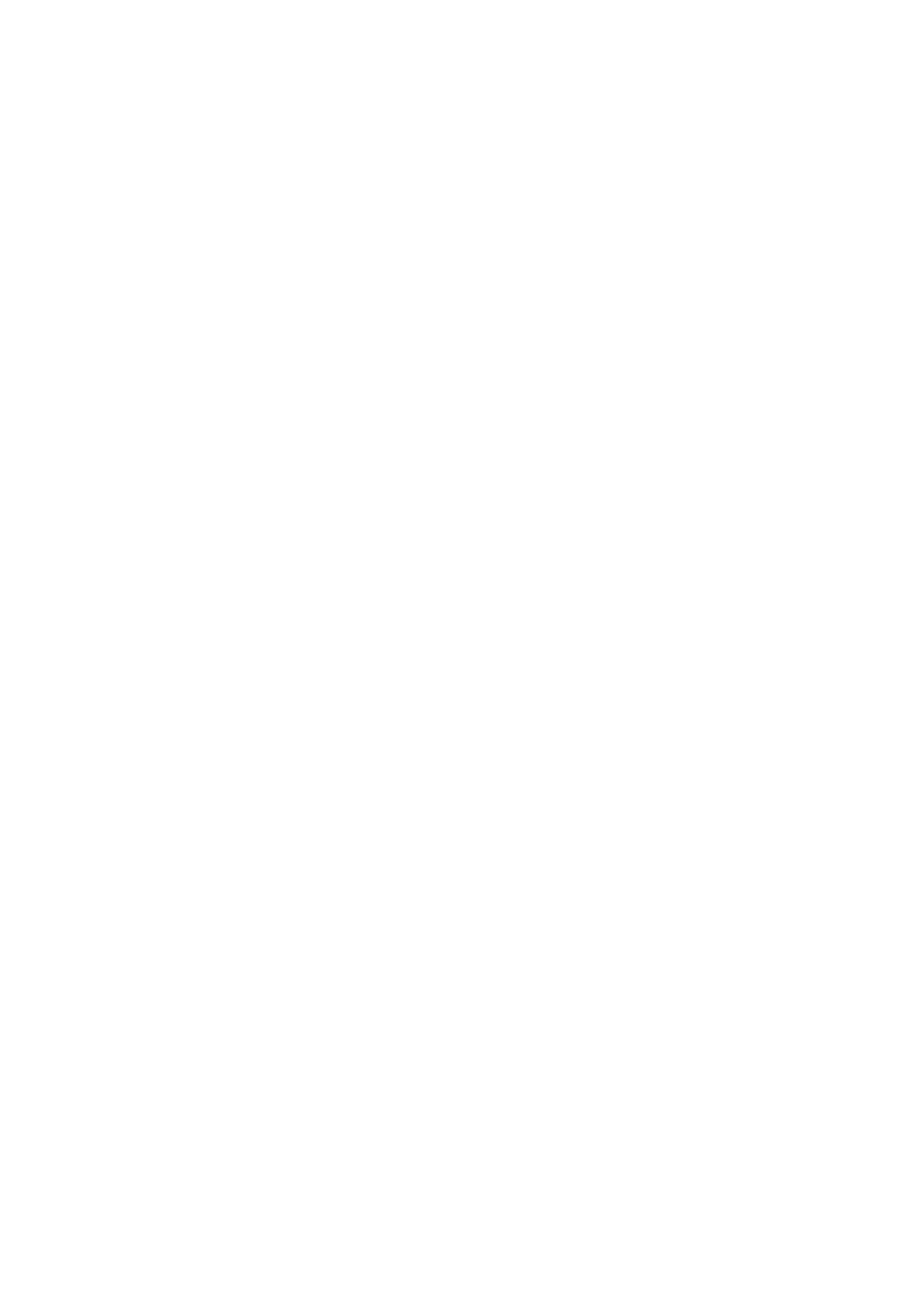

New South Wales

# **State Emergency and Rescue Management Amendment Bill 2010**

No , 2010

## **A Bill for**

An Act to amend the *State Emergency and Rescue Management Act 1989* to make further provision with respect to the management of State emergencies and rescues; and for other purposes.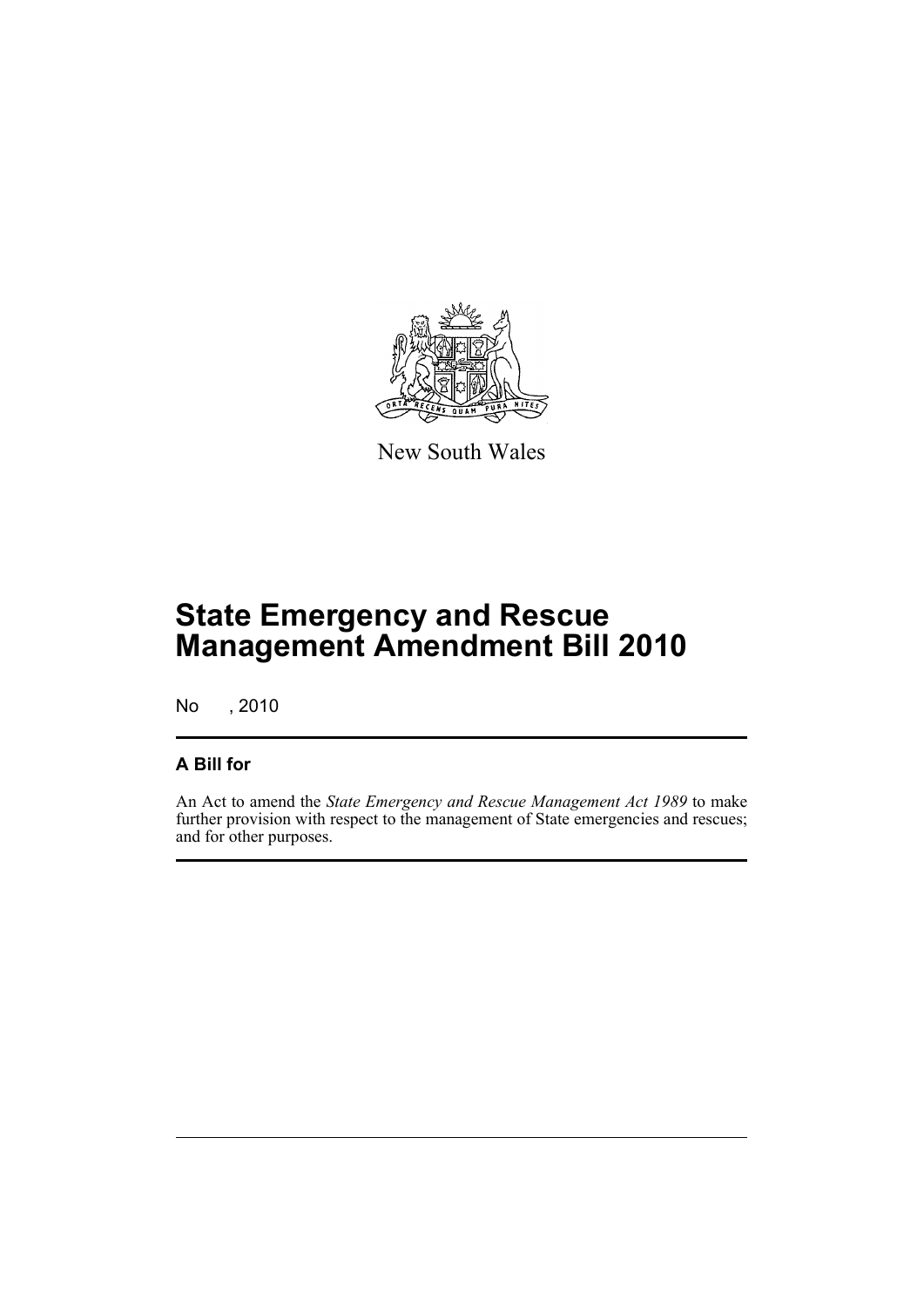<span id="page-7-1"></span><span id="page-7-0"></span>

|   | The Legislature of New South Wales enacts:                                          | 1                            |
|---|-------------------------------------------------------------------------------------|------------------------------|
|   | Name of Act                                                                         | $\mathcal{P}$                |
|   | This Act is the <i>State Emergency and Rescue Management Amendment</i><br>Act 2010. | 3<br>$\overline{\mathbf{4}}$ |
| 2 | <b>Commencement</b>                                                                 | 5                            |
|   | This Act commences on a day or days to be appointed by proclamation.                | 6                            |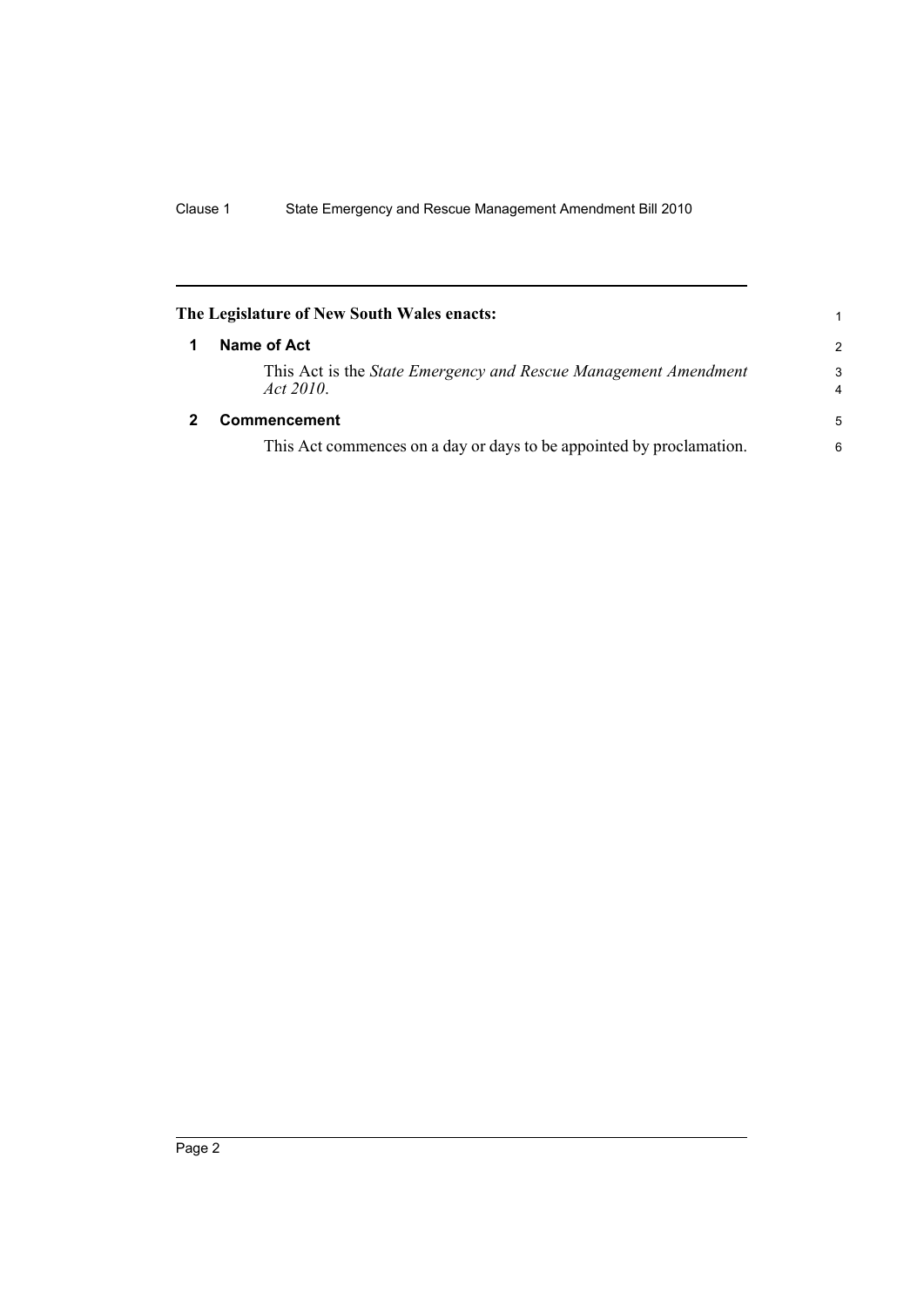Amendment of State Emergency and Rescue Management Act 1989 No 165 Schedule 1

<span id="page-8-0"></span>

|                                      | <b>Schedule 1</b>          | <b>Amendment of State Emergency and</b><br>Rescue Management Act 1989 No 165                                                                                                                    | $\mathbf{1}$<br>$\overline{2}$ |
|--------------------------------------|----------------------------|-------------------------------------------------------------------------------------------------------------------------------------------------------------------------------------------------|--------------------------------|
| [1]                                  |                            | <b>Section 3 Definitions</b>                                                                                                                                                                    | 3                              |
|                                      |                            | Omit paragraph (a) of the definition of government agency in section $3(1)$ .                                                                                                                   | $\overline{4}$                 |
|                                      | Insert instead:            |                                                                                                                                                                                                 | 5                              |
|                                      |                            | (a)<br>a Department within the meaning of the <i>Public Sector</i><br>Employment and Management Act 2002,                                                                                       | 6<br>$\overline{7}$            |
| [2]                                  |                            | Section 3 (1), definitions of "State Emergency Operations Controller"<br>and "State Emergency Recovery Controller"                                                                              | 8<br>9                         |
|                                      |                            | Omit the definitions. Insert instead in alphabetical order:                                                                                                                                     | 10                             |
|                                      |                            | <b>State Emergency Operations Controller—see section 18.</b>                                                                                                                                    | 11                             |
|                                      |                            | <b>State Emergency Recovery Controller—see section 20A.</b>                                                                                                                                     | 12                             |
| [3]                                  | <b>Section 10 Minister</b> |                                                                                                                                                                                                 | 13                             |
|                                      |                            | Omit section $10(1)(c)$ . Insert instead:                                                                                                                                                       | 14                             |
|                                      |                            | approving Displan or any alterations to Displan.<br>(c)                                                                                                                                         | 15                             |
| [4]                                  |                            | <b>Section 11 State Disasters Council</b>                                                                                                                                                       | 16                             |
|                                      |                            | Omit section $11(3)(b1)$ .                                                                                                                                                                      | 17                             |
| [5]                                  | Section 11 (4A)            |                                                                                                                                                                                                 | 18                             |
|                                      |                            | Insert after section $11(4)$ :                                                                                                                                                                  | 19                             |
|                                      | (4A)                       | The Minister may, but is not required to, appoint the person<br>holding office as the Chairperson of the State Emergency<br>Management Committee as a member of the State Disasters<br>Council. | 20<br>21<br>22<br>23           |
| [6]                                  |                            | <b>Section 12 State Disaster Plan</b>                                                                                                                                                           | 24                             |
| Omit section 12 (4). Insert instead: |                            |                                                                                                                                                                                                 | 25                             |
|                                      | (4)                        | As soon as practicable after the Minister approves Displan or any<br>alterations to Displan,<br>the Chief Executive, Emergency<br>Management NSW must:                                          | 26<br>27<br>28                 |
|                                      |                            | publish (in such manner as the Chief Executive<br>(a)<br>determines) a copy of Displan or the alterations to Displan,<br>and                                                                    | 29<br>30<br>31                 |
|                                      |                            | forward a copy of Displan or the alterations to Displan to<br>(b)<br>each agency to which Displan relates.                                                                                      | 32<br>33                       |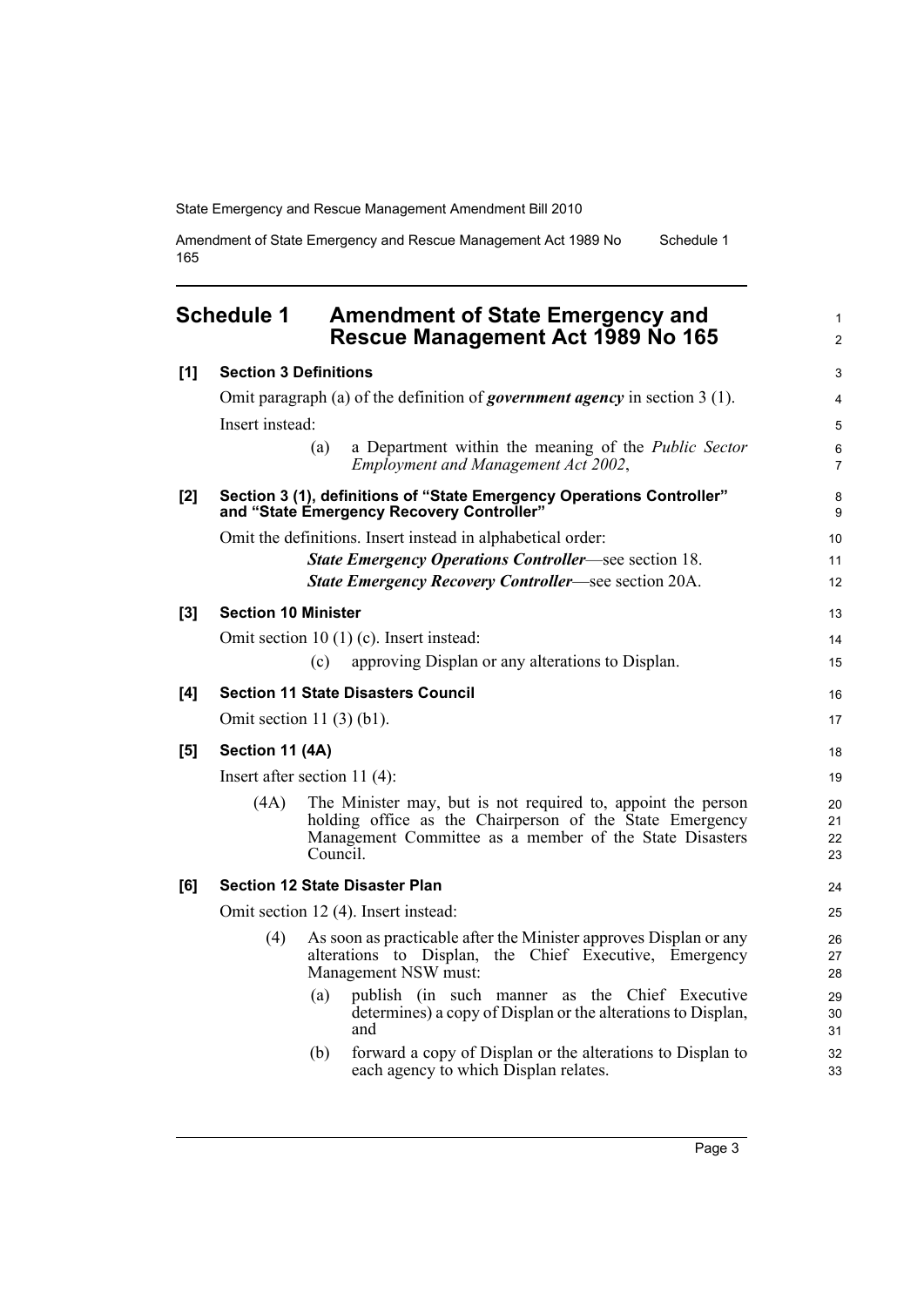Schedule 1 Amendment of State Emergency and Rescue Management Act 1989 No 165

| [7]    | <b>Section 14 State Emergency Management Committee</b> |                   |     |                                                                                                                                                                                                | 1                    |
|--------|--------------------------------------------------------|-------------------|-----|------------------------------------------------------------------------------------------------------------------------------------------------------------------------------------------------|----------------------|
|        |                                                        |                   |     | Insert at the end of section $14(2)(b)$ :                                                                                                                                                      | $\overline{2}$       |
|        |                                                        |                   |     | , and                                                                                                                                                                                          | 3                    |
|        |                                                        |                   | (c) | such other persons as may be nominated by the Minister<br>from time to time.                                                                                                                   | 4<br>5               |
| [8]    |                                                        | Section 14 (2A)   |     |                                                                                                                                                                                                | 6                    |
|        |                                                        |                   |     | Omit the subsection. Insert instead:                                                                                                                                                           | $\overline{7}$       |
|        |                                                        | (2A)              |     | One of the members of the Committee is to be appointed by the<br>Minister as the Chairperson of the Committee.                                                                                 | 8<br>9               |
| [9]    |                                                        | <b>Section 15</b> |     |                                                                                                                                                                                                | 10                   |
|        |                                                        |                   |     | Omit the section. Insert instead:                                                                                                                                                              | 11                   |
|        | 15                                                     |                   |     | <b>Functions of State Emergency Management Committee</b>                                                                                                                                       | 12 <sup>2</sup>      |
|        |                                                        |                   |     | The State Emergency Management Committee has the following<br>functions:                                                                                                                       | 13<br>14             |
|        |                                                        |                   | (a) | to review, monitor and advise the Minister on the adequacy<br>of the provisions of this Act relating to emergency<br>management,                                                               | 15<br>16<br>17       |
|        |                                                        |                   | (b) | to provide strategic policy advice to the Minister in<br>relation to emergency management,                                                                                                     | 18<br>19             |
|        |                                                        |                   | (c) | to review, monitor and develop emergency management<br>policy and practice at a State level and to disseminate<br>information in relation to any such policy and practice,                     | 20<br>21<br>22       |
|        |                                                        |                   | (d) | to review Displan and to recommend alterations to it,                                                                                                                                          | 23                   |
|        |                                                        |                   | (e) | to endorse any subplans or supporting plans established<br>under Displan,                                                                                                                      | 24<br>25             |
|        |                                                        |                   | (f) | to facilitate strategic State level emergency management<br>through<br>capability<br>inter-agency<br>co-ordination,<br>co-operation and information sharing arrangements,                      | 26<br>27<br>28       |
|        |                                                        |                   | (g) | such other functions as are conferred or imposed on the<br>Committee by or under this Act or as are related to this Act<br>and assigned to the Committee from time to time by the<br>Minister. | 29<br>30<br>31<br>32 |
| $[10]$ |                                                        |                   |     | Section 17 Annual report of State Emergency Management Committee                                                                                                                               | 33                   |
|        | Omit section 17 (1). Insert instead:                   |                   |     | 34                                                                                                                                                                                             |                      |
|        |                                                        | (1)               |     | As soon as practicable after 30 June, but on or before<br>31 December in each year, the Chief Executive, Emergency                                                                             | 35<br>36             |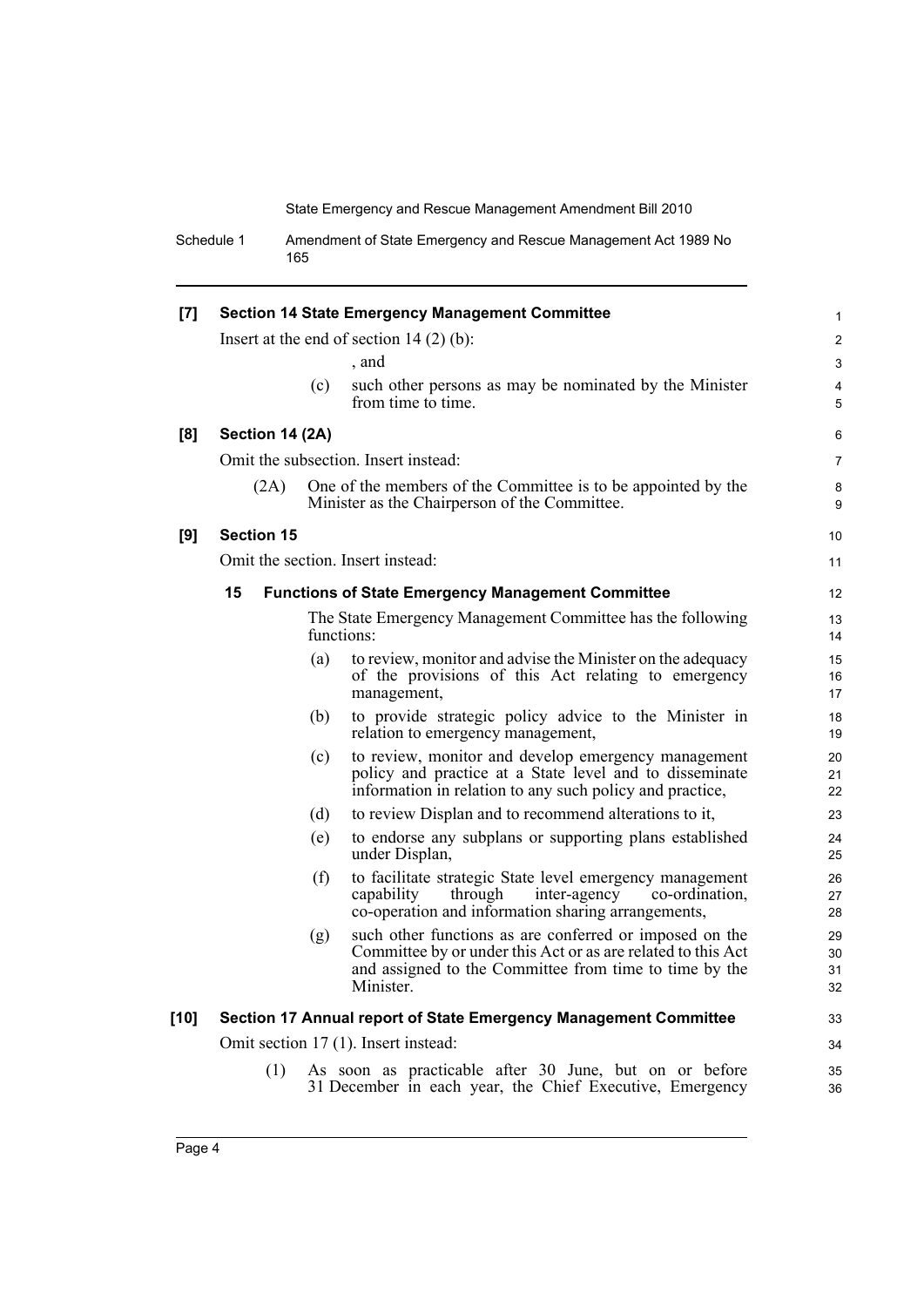Amendment of State Emergency and Rescue Management Act 1989 No 165 Schedule 1

> Management NSW is to provide the Minister with a report approved by the State Emergency Management Committee on the work and activities of the Committee for the 12 months ending on 30 June in that year.

#### **[11] Section 18**

Omit the section. Insert instead:

#### **18 State Emergency Operations Controller and Deputy**

- (1) There is to be a State Emergency Operations Controller and a Deputy State Emergency Operations Controller.
- (2) The office of the State Emergency Operations Controller is to be held by:
	- (a) the Commissioner of Police, or
	- (b) if the Governor, on the recommendation of the Minister, designates a position in the NSW Police Force Senior Executive Service as the position of State Emergency Operations Controller—the person for the time being holding or acting in that position.
- (3) The office of the Deputy State Emergency Operations Controller is to be held by the person for the time being holding or acting in a position in the NSW Police Force Senior Executive Service that is designated by the Governor, on the recommendation of the Minister, as the position of Deputy State Emergency Operations Controller.
- (4) The Minister is to consult with the Minister for Police before making a recommendation under subsection (2) or (3).
- (5) During the absence or a vacancy in the office of the State Emergency Operations Controller, the Deputy State Emergency Operations Controller has all the functions of the State Emergency Operations Controller.

#### **[12] Section 19 Responsibility and functions of State Emergency Operations Controller**

Omit section 19 (2A). Insert instead:

(2A) The State Emergency Operations Controller may, at the request of the combat agency that is primarily responsible for controlling the response to an emergency, carry out such functions as may be specified by the agency for the purposes of controlling the response to the emergency.

Page 5

31 32 33

30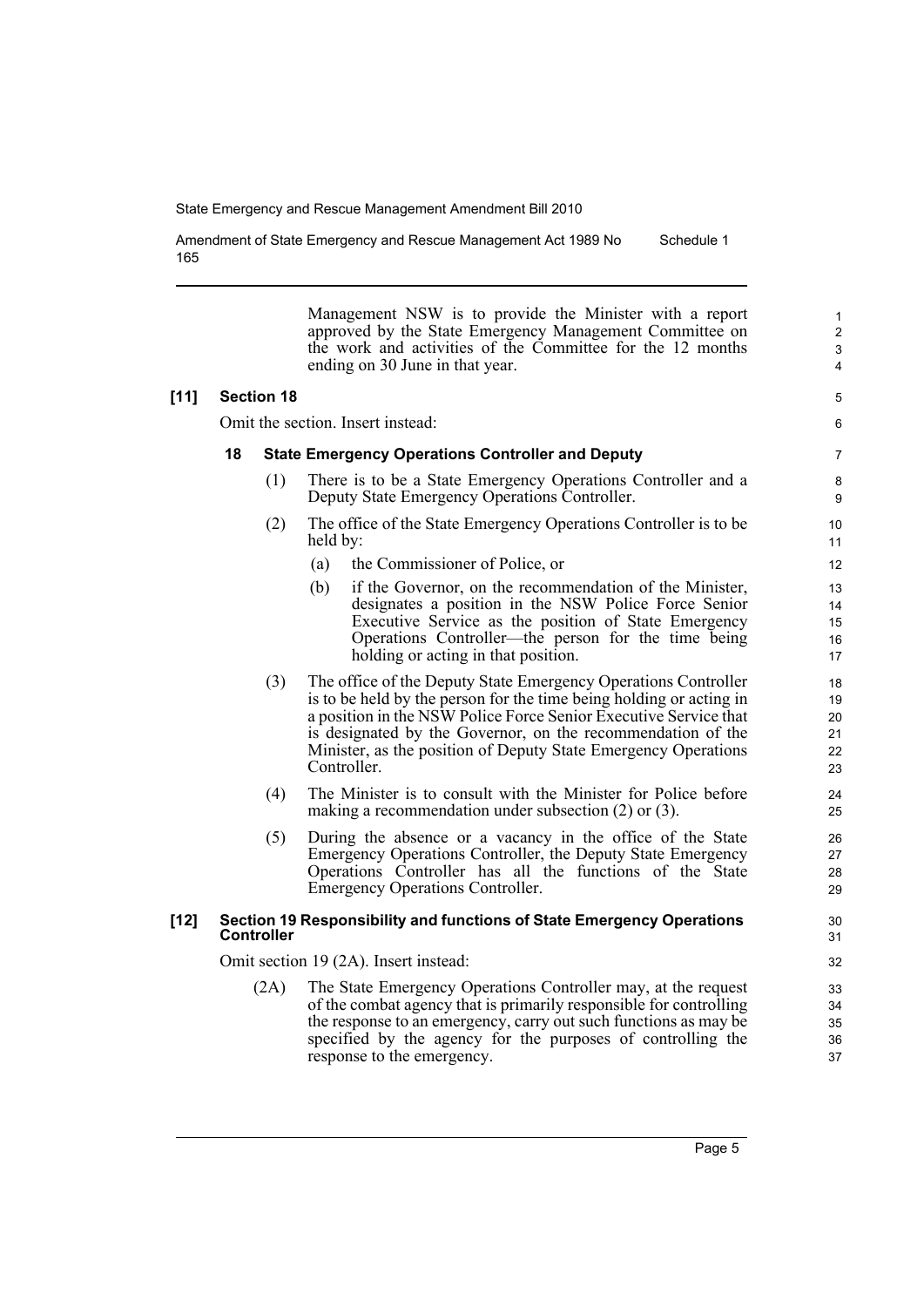Schedule 1 Amendment of State Emergency and Rescue Management Act 1989 No 165

### **[13] Section 20A**

Omit the section. Insert instead:

#### **20A State Emergency Recovery Controller and Deputy**

(1) There is to be a State Emergency Recovery Controller and a Deputy State Emergency Recovery Controller.

1  $\mathfrak{p}$ 

- (2) The office of the State Emergency Recovery Controller is to be held by the person for the time being holding or acting in the position of the Chief Executive, Emergency Management NSW.
- (3) The office of the Deputy State Emergency Recovery Controller is to be held by the person for the time being holding or acting in a senior position in the Government Service that is designated by the Minister as the Deputy State Emergency Recovery Controller.
- (4) During the absence or a vacancy in the office of the State Emergency Recovery Controller, the Deputy State Emergency Recovery Controller has all of the functions of the State Emergency Recovery Controller.

#### (5) A *senior position* in the Government Service is:

- (a) a position of senior executive officer (within the meaning of the *Public Sector Employment and Management Act 2002*), or
- (b) a position in the Public Service for which the rate of salary or wages payable to the person exceeds the maximum rate payable for Grade 12, Administrative and Clerical Division, of the Public Service.

#### **[14] Section 22 District Emergency Management Committees**

Omit section 22 (2) (b). Insert instead:

(b) the Chairperson of the Local Emergency Management Committee for each local government area within the relevant district, and

#### **[15] Section 25 Functions of District Emergency Operations Controller**

Omit section 25 (2A). Insert instead:

(2A) The District Emergency Operations Controller may, at the request of the combat agency that is primarily responsible for controlling the response to an emergency, carry out such functions as may be specified by the agency for the purposes of controlling the response to the emergency.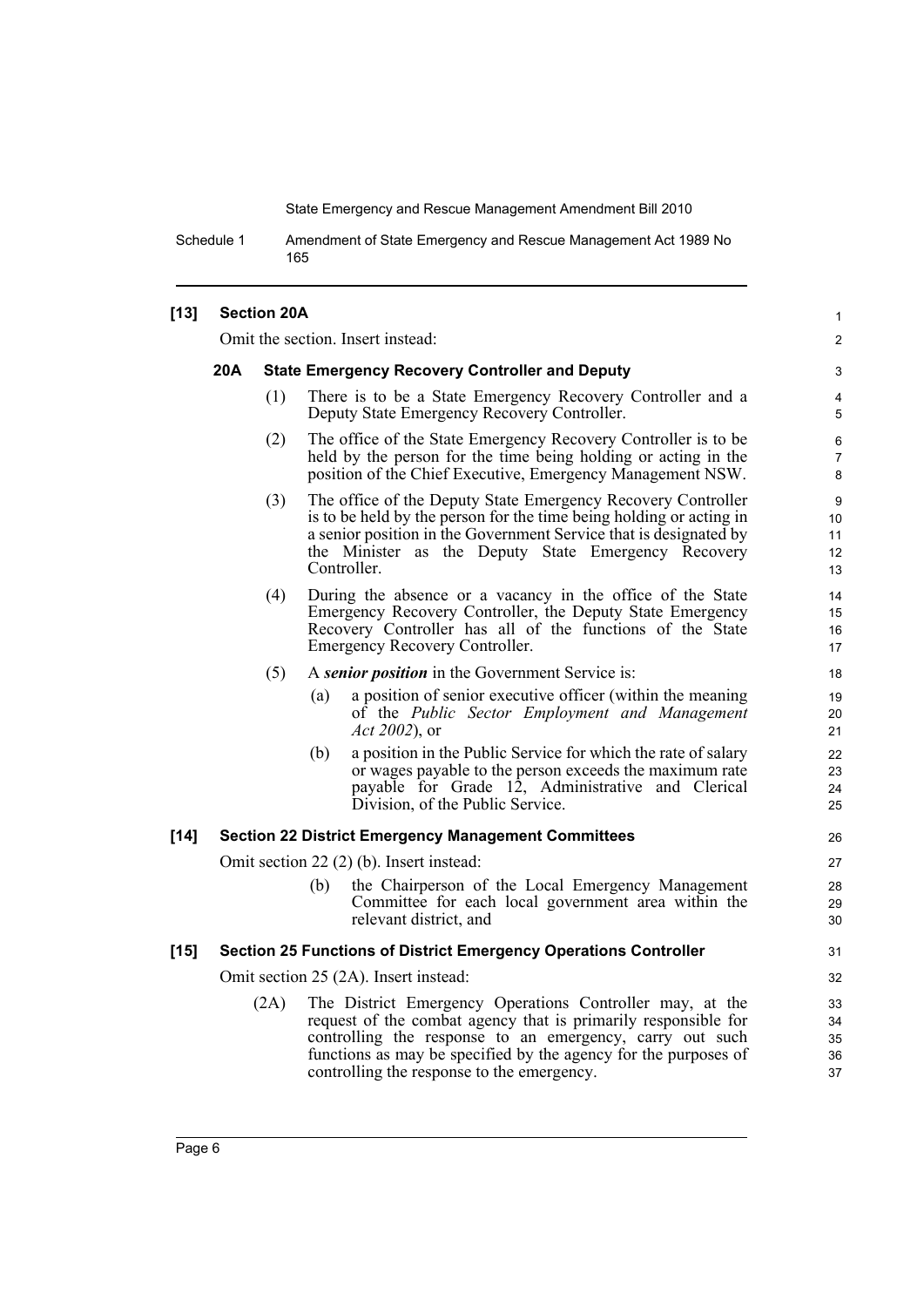Amendment of State Emergency and Rescue Management Act 1989 No 165 Schedule 1

| $[16]$ |                                                             | Section 31 Functions of Local Emergency Operations Controller                                                                                                                                                                                                                                           | 1                          |  |  |
|--------|-------------------------------------------------------------|---------------------------------------------------------------------------------------------------------------------------------------------------------------------------------------------------------------------------------------------------------------------------------------------------------|----------------------------|--|--|
|        |                                                             | Omit section 31 (2A). Insert instead:                                                                                                                                                                                                                                                                   | $\overline{2}$             |  |  |
|        | (2A)                                                        | The Local Emergency Operations Controller may, at the request<br>of the combat agency that is primarily responsible for controlling<br>the response to an emergency, carry out such functions as may be<br>specified by the agency for the purposes of controlling the<br>response to the emergency.    | 3<br>4<br>5<br>6<br>7      |  |  |
| $[17]$ |                                                             | <b>Section 32A Definitions</b>                                                                                                                                                                                                                                                                          | 8                          |  |  |
|        |                                                             | Insert after paragraph (e) of the definition of <i>emergency services officer</i> :                                                                                                                                                                                                                     | 9                          |  |  |
|        |                                                             | a member of the Ambulance Service of NSW of or above<br>(f)<br>the rank of station officer.                                                                                                                                                                                                             | 10<br>11                   |  |  |
| $[18]$ |                                                             | Section 50 Police at scene to co-ordinate etc rescue operation                                                                                                                                                                                                                                          | 12                         |  |  |
|        | section 50 $(4)$ .                                          | Omit "the Fire Brigades Act 1909, the Ambulance Services Act 1990 or" from                                                                                                                                                                                                                              | 13<br>14                   |  |  |
| $[19]$ | <b>Section 51</b>                                           |                                                                                                                                                                                                                                                                                                         |                            |  |  |
|        |                                                             | Omit the section. Insert instead:                                                                                                                                                                                                                                                                       | 16                         |  |  |
|        | 51<br>Notification of rescue incidents to police            |                                                                                                                                                                                                                                                                                                         |                            |  |  |
|        | (1)                                                         | The agency that manages or controls an accredited rescue unit<br>must, immediately after the agency becomes aware of an incident<br>which requires or is likely to require the rescue of any person,<br>notify a member of the NSW Police Force of all relevant<br>information concerning the incident. | 18<br>19<br>20<br>21<br>22 |  |  |
|        | (2)                                                         | The agency that manages or controls an accredited rescue unit is<br>not required to notify a member of the NSW Police Force of any<br>such incident if it is aware that the incident has already been<br>notified to a member of the NSW Police Force.                                                  | 23<br>24<br>25<br>26       |  |  |
| $[20]$ | <b>Section 60KA Definitions</b>                             |                                                                                                                                                                                                                                                                                                         |                            |  |  |
|        | Omit the definition of <i>danger area</i> . Insert instead: |                                                                                                                                                                                                                                                                                                         |                            |  |  |
|        |                                                             | danger area means the area specified by a senior police officer<br>as the area affected by an emergency.                                                                                                                                                                                                | 29<br>30                   |  |  |
| $[21]$ |                                                             | Section 61 Power of police to take other safety measures                                                                                                                                                                                                                                                | 31                         |  |  |
|        | Omit "a danger area" wherever occurring in section 61 (1).  |                                                                                                                                                                                                                                                                                                         |                            |  |  |
|        | Insert instead "the danger area".                           |                                                                                                                                                                                                                                                                                                         |                            |  |  |
|        |                                                             |                                                                                                                                                                                                                                                                                                         |                            |  |  |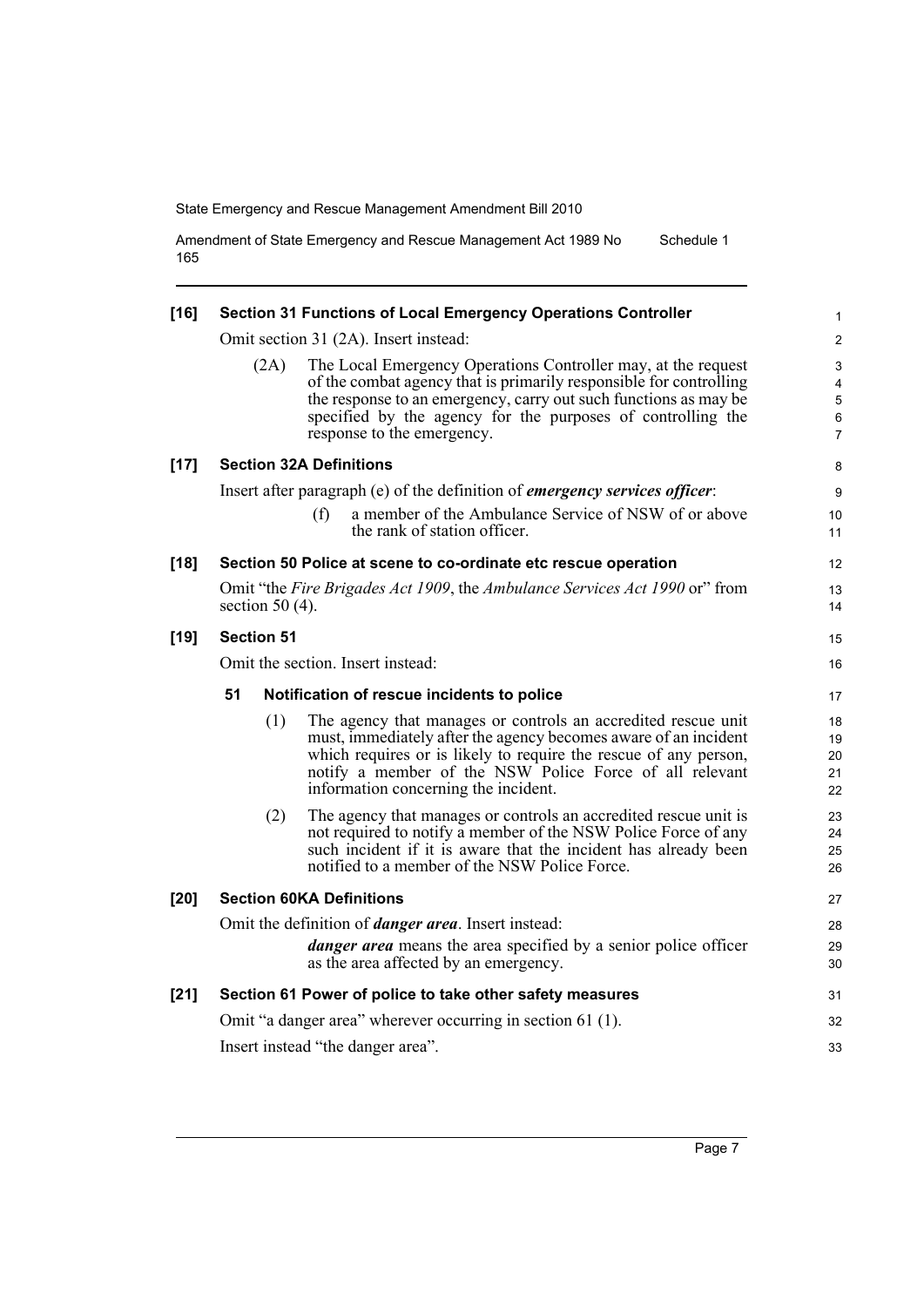Schedule 1 Amendment of State Emergency and Rescue Management Act 1989 No 165

| $[22]$                    | <b>Section 61AA</b>       |                    |                                                                                                                                                                                                                                        |                      |  |  |
|---------------------------|---------------------------|--------------------|----------------------------------------------------------------------------------------------------------------------------------------------------------------------------------------------------------------------------------------|----------------------|--|--|
|                           | Insert after section 61A: |                    |                                                                                                                                                                                                                                        | $\overline{2}$       |  |  |
| 61AA<br>Use of assistants |                           |                    |                                                                                                                                                                                                                                        |                      |  |  |
|                           |                           |                    | A police officer exercising a function under section 61 may do so<br>with the aid of, and be accompanied by, such assistants as the<br>police officer considers necessary.                                                             | 4<br>5<br>6          |  |  |
| $[23]$                    |                           |                    | <b>Section 63A Staff</b>                                                                                                                                                                                                               | 7                    |  |  |
|                           |                           |                    | Insert at the end of section $63A(1)(b)$ :<br>and<br>the State Emergency Recovery Controller to exercise his<br>(c)<br>or her functions,                                                                                               | 8<br>9<br>10<br>11   |  |  |
| $[24]$                    |                           | Section 63A (1)    |                                                                                                                                                                                                                                        | 12                   |  |  |
|                           |                           |                    | Omit "Part 2 of the <i>Public Sector Management Act 1988"</i> .                                                                                                                                                                        | 13                   |  |  |
|                           |                           | Act 2002".         | Insert instead "Chapter 1A of the Public Sector Employment and Management                                                                                                                                                              | 14<br>15             |  |  |
| $[25]$                    |                           |                    | Section 63A (1A)                                                                                                                                                                                                                       | 16                   |  |  |
|                           |                           |                    | Insert after section $63A(1)$ :                                                                                                                                                                                                        | 17                   |  |  |
|                           |                           | (1A)               | Without limiting subsection (1), staff may be employed under<br>that subsection to provide executive support facilities (including<br>operational support) for a relevant emergency or rescue<br>management organisation.              | 18<br>19<br>20<br>21 |  |  |
| $[26]$                    |                           | <b>Section 64A</b> |                                                                                                                                                                                                                                        | 22                   |  |  |
|                           |                           |                    | Insert after section 64:                                                                                                                                                                                                               | 23                   |  |  |
|                           | 64A                       |                    | Procedure for tabling annual reports when Parliament not sitting                                                                                                                                                                       | 24                   |  |  |
|                           |                           | (1)                | This section applies to a report under section 17 or 49A that the<br>Minister is required to lay before both Houses of Parliament.                                                                                                     | 25<br>26             |  |  |
|                           |                           | (2)                | If a House of Parliament is not sitting when the Minister seeks to<br>cause a copy of the report to be tabled before it, the Minister is to<br>cause a copy of the report to be presented to the Clerk of that<br>House of Parliament. | 27<br>28<br>29<br>30 |  |  |
|                           |                           | (3)                | A copy of the report presented to the Clerk of a House of<br>Parliament under this section:                                                                                                                                            | 31<br>32             |  |  |
|                           |                           |                    | is, on presentation and for all purposes, taken to have been<br>(a)<br>laid before the House, and                                                                                                                                      | 33<br>34             |  |  |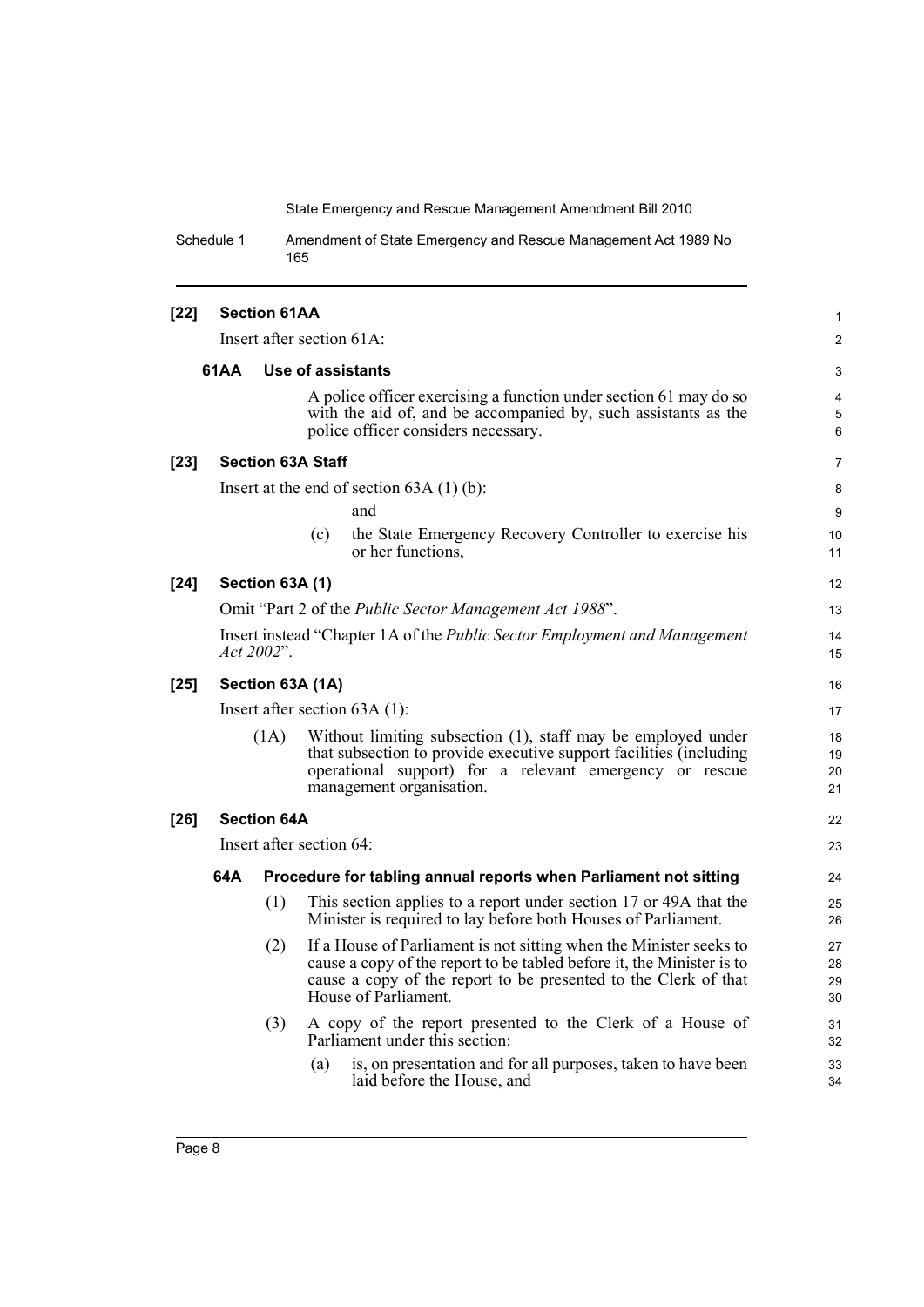Amendment of State Emergency and Rescue Management Act 1989 No 165 Schedule 1

|      | (b)                                                  | may be printed by authority of the Clerk of the House, and                                                        | $\mathbf 1$              |
|------|------------------------------------------------------|-------------------------------------------------------------------------------------------------------------------|--------------------------|
|      | (c)                                                  | if so printed, is taken to be a document published by or<br>under the authority of the House, and                 | $\overline{c}$<br>3      |
|      | (d)                                                  | is to be recorded:                                                                                                | $\overline{4}$           |
|      |                                                      | in the case of the Legislative Council—in the<br>(1)<br>Minutes of Proceedings of the Legislative Council,<br>and | 5<br>6<br>$\overline{7}$ |
|      |                                                      | in the case of the Legislative Assembly—in the<br>(11)<br>Votes and Proceedings of the Legislative Assembly,      | 8<br>9                   |
|      |                                                      | on the first sitting day of the House after receipt of the copy<br>of the report by the Clerk.                    | 10<br>11                 |
| [27] | <b>Schedule 1 Provisions relating to Controllers</b> |                                                                                                                   |                          |
|      | Omit the Schedule.                                   |                                                                                                                   | 13                       |
| [28] |                                                      | Schedule 4 Savings, transitional and other provisions                                                             | 14                       |
|      | Insert at the end of clause $1(1)$ :                 |                                                                                                                   | 15                       |
|      |                                                      | State Emergency and Rescue Management Amendment Act 2010                                                          | 16                       |